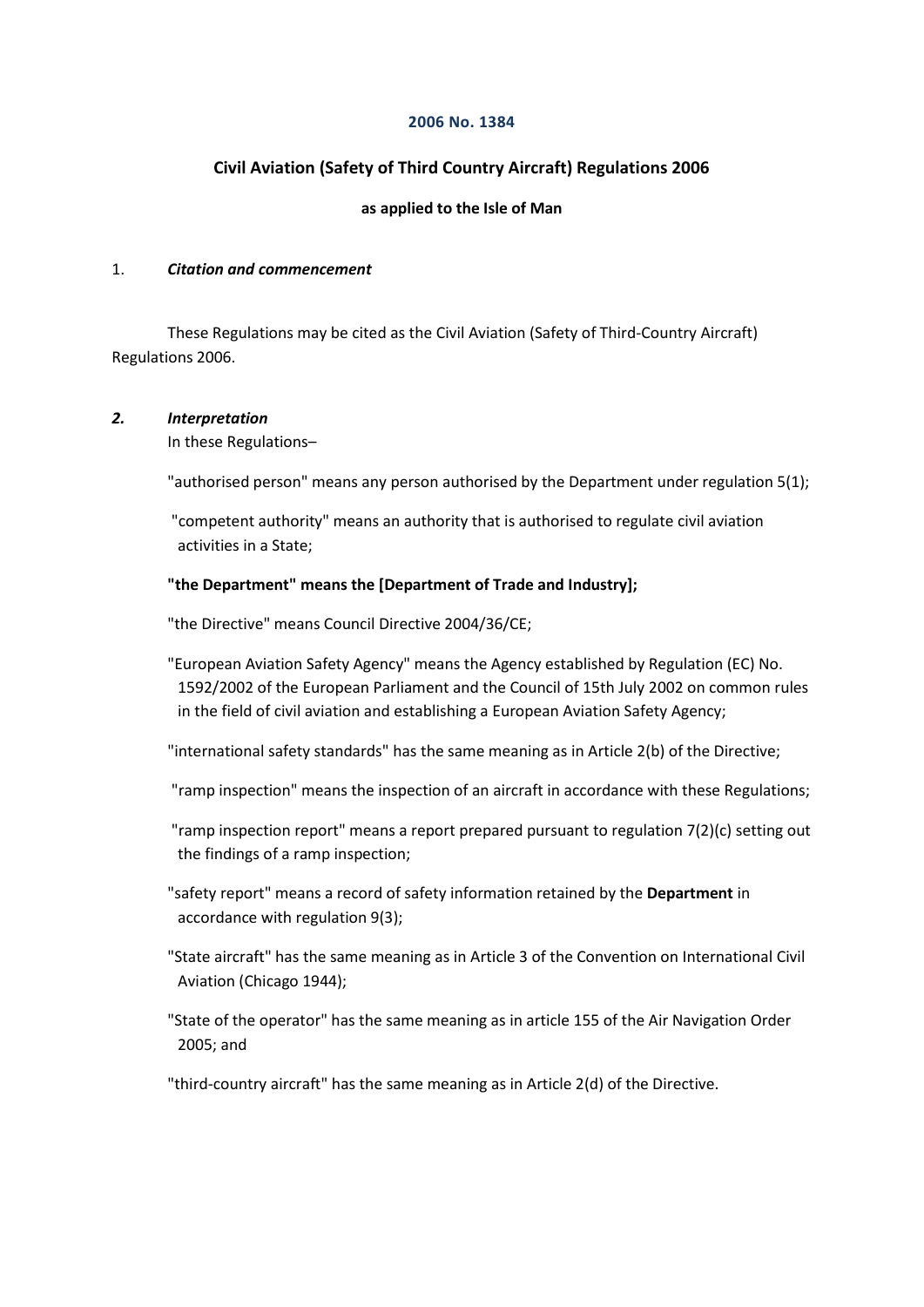## *3. Application*

- (1) Subject to paragraph (2) these Regulations apply to any third-country aircraft that–
- (a) lands at an aerodrome in the **Isle of Man**, and
- (b) is suspected by the **Department** of non-compliance with international safety standards.
- (2) These Regulations shall not apply to a State aircraft.

## *4. Performance of ramp inspections etc.*

The **Department** shall ensure that–

- (a) an aircraft to which these Regulations apply undergoes a ramp inspection; and
- (b) any ramp inspections or other surveillance measures **prescribed by a decision of the European Commission** pursuant to Article 8(3) of the Directive are performed.

## *5. Authorised persons*

- (1) The **Department** may authorise a person (whether by name, class or description), either generally or in relation to a particular case or class of cases, to perform a ramp inspection or to carry out other surveillance measures.
- (2) It shall be the duty of an authorised person to perform such an inspection, to carry out such measures, or to do both, as requested or directed by the **Department.**

### *6. Suspicion of non-compliance with international safety standards*

In determining whether an aircraft is suspected of non-compliance with international safety standards the **Department** shall take into account—

- (a) information regarding poor maintenance of or obvious damage or defects to an aircraft;
- (b) reports that an aircraft has performed abnormal manoeuvres since entering the airspace of a member State which give rise to serious safety concerns;
- (c) safety deficiencies revealed by a previous ramp inspection which give rise to concerns that the deficiencies may not have been corrected and the relevant aircraft does not comply with international safety standards;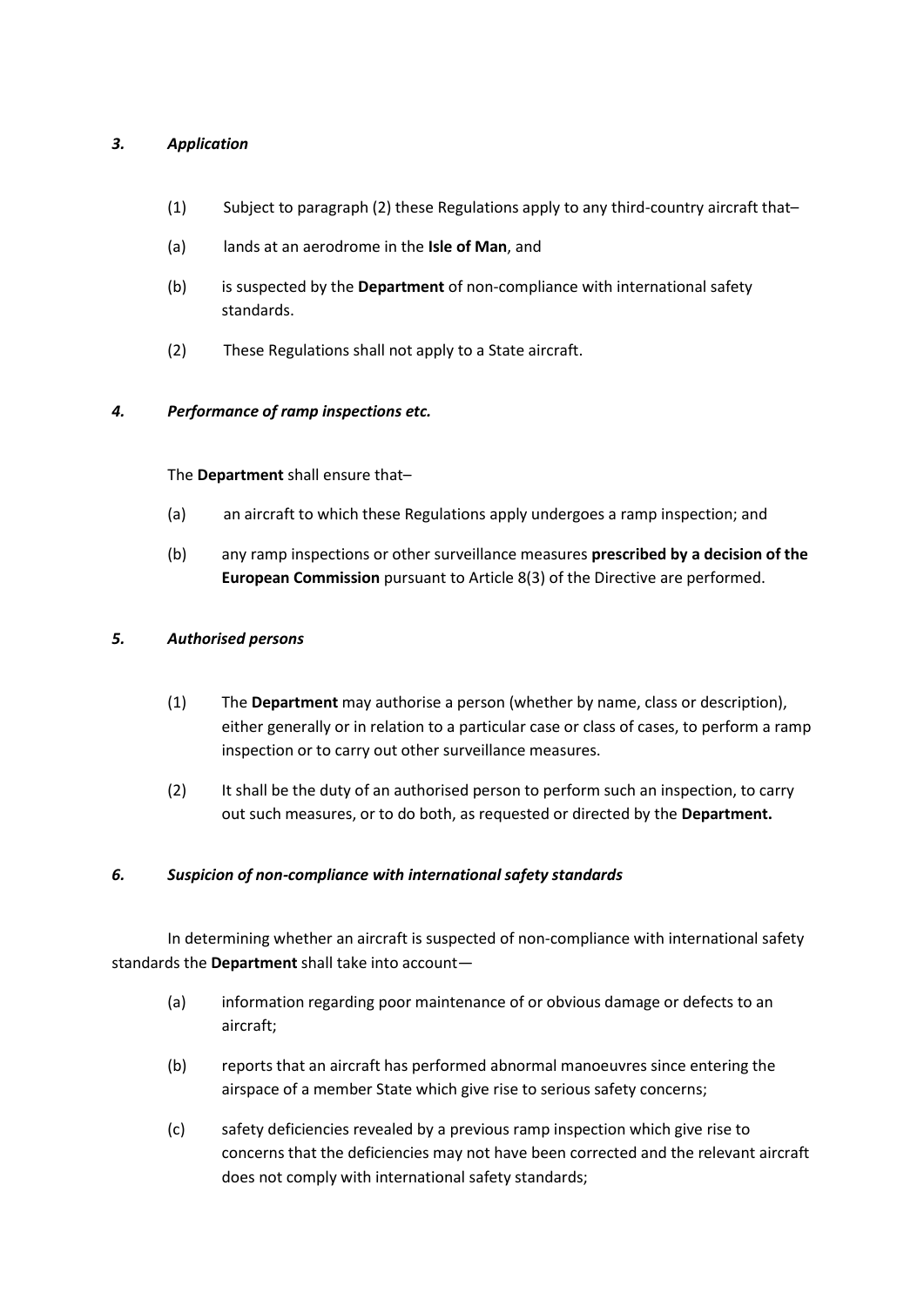- (d) evidence that the State in which an aircraft is registered may not be exercising proper safety oversight;
- (e) concerns about the operator of an aircraft which have arisen from–
	- (i) information collected pursuant to regulation 9(1), or
	- (ii) safety deficiencies recorded in a ramp inspection report on any other aircraft used by that operator.

## *7. Requirements for the performance of ramp inspections*

(1) It shall be the duty of an authorised person to perform each ramp inspection in accordance with the requirements set out in this regulation.

- (2) An authorised person shall—
- (a) make all possible efforts to avoid unreasonable delay to an aircraft as a result of a ramp inspection;
- (b) perform the ramp inspection activities described in Annex II to the Directive;
- (c) prepare a report on the findings of each ramp inspection containing the information specified in the "Ramp Inspection Report" in Annex II to the Directive;
- (d) on completion of a ramp inspection, inform the commander of the aircraft, or a representative of the operator of the aircraft, of the findings of the inspection; and
- (e) where a ramp inspection reveals that there are significant safety deficiencies on an aircraft inform the Department.

(3) Where a ramp inspection report contains information provided voluntarily by an individual the ramp inspection report shall not reveal his identity.

# *8. Duty to inform the operator etc. of significant safety deficiencies*

Where a ramp inspection has revealed significant safety deficiencies the **Department** shall inform:

- (a) the operator of the aircraft, and
- (b) the competent authority of the State of the operator and, where necessary, of the State in which the aircraft is registered.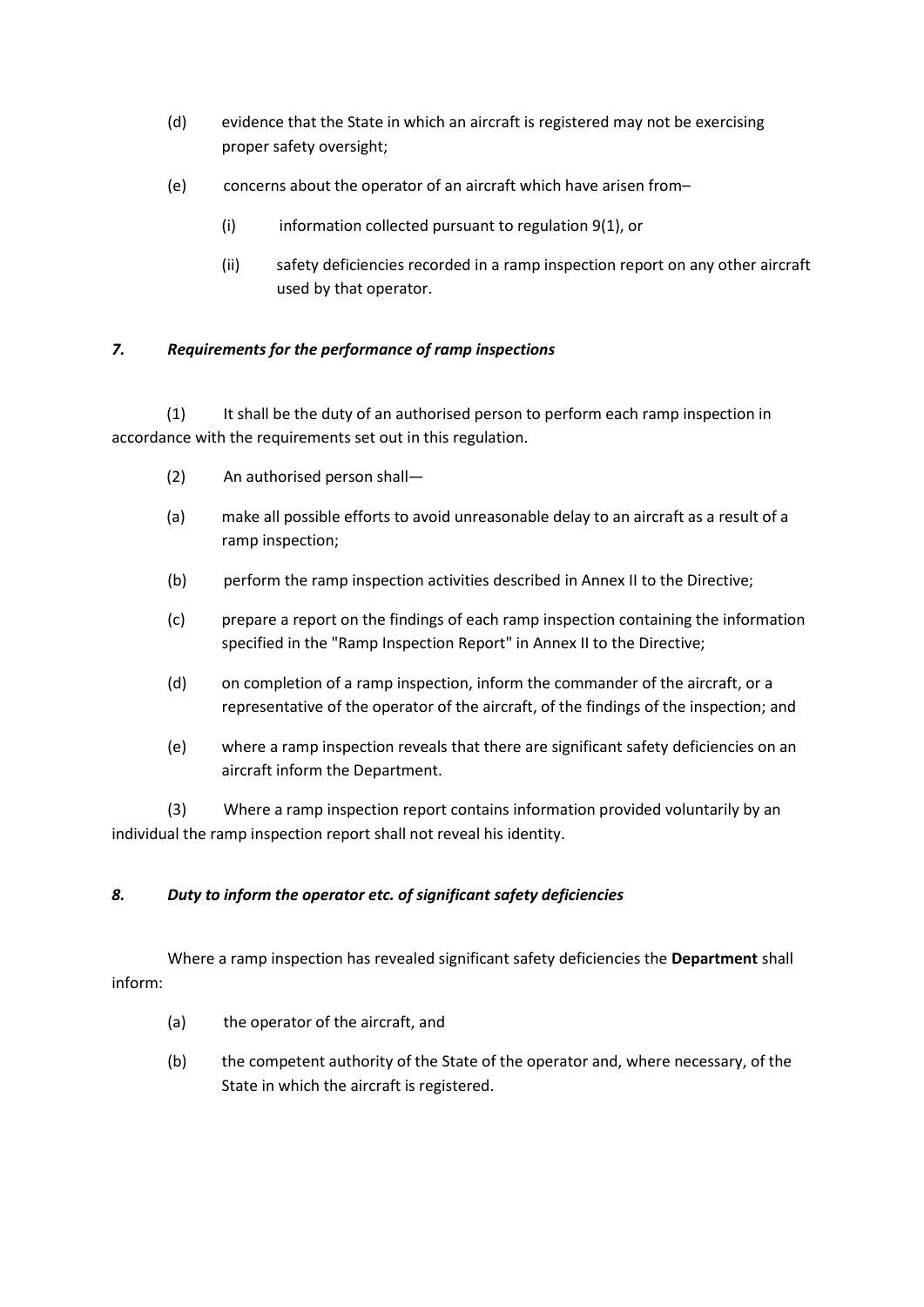## *9. Collection of information*

(1) The **Department** shall collect such information as appears to him to be useful for securing the effective enforcement of international safety standards in the Community, which shall include the information described in paragraph (2).

- (2) The information referred to in paragraph  $(1)$  is -
- (a) significant information relating to aircraft safety, including such information derived from the following sources:
	- (i) pilots' reports,
	- (ii) reports prepared by aircraft maintenance organisations,
	- (iii) reports on reportable occurrences submitted to the **Department** pursuant to **article 57 of the Air Navigation (Isle of Man) Order 2007,**
	- (iv) complaints made in relation to an aircraft or the operator of an aircraft,
	- (v) any organisation other than a competent authority of any member State;
- (b) information on actions taken by or on behalf of the **Department** following a ramp inspection; and
- (c) information concerning any actions taken by and the subsequent safety standards of the operator of an aircraft in respect of which a ramp inspection has revealed safety deficiencies.
- (3) The **Department** shall retain a report of any information collected pursuant to paragraph (1) in the form set out in Annex I to the Directive.

## *10. Use of reports*

Where—

- (a) a safety report indicates that there is a potential safety threat, or
- (b) a ramp inspection report states that an aircraft does not comply with international safety standards and may pose a potential safety threat

the **Department** shall without delay send a copy of the **report to the Secretary of State for him to forward** to the competent authority in each member State and to the Commission.

**11.** The **Department** shall without delay **send to the Secretary of State** a copy of every safety report or ramp inspection report other than a report set out in regulation 10 **for him to forward:**